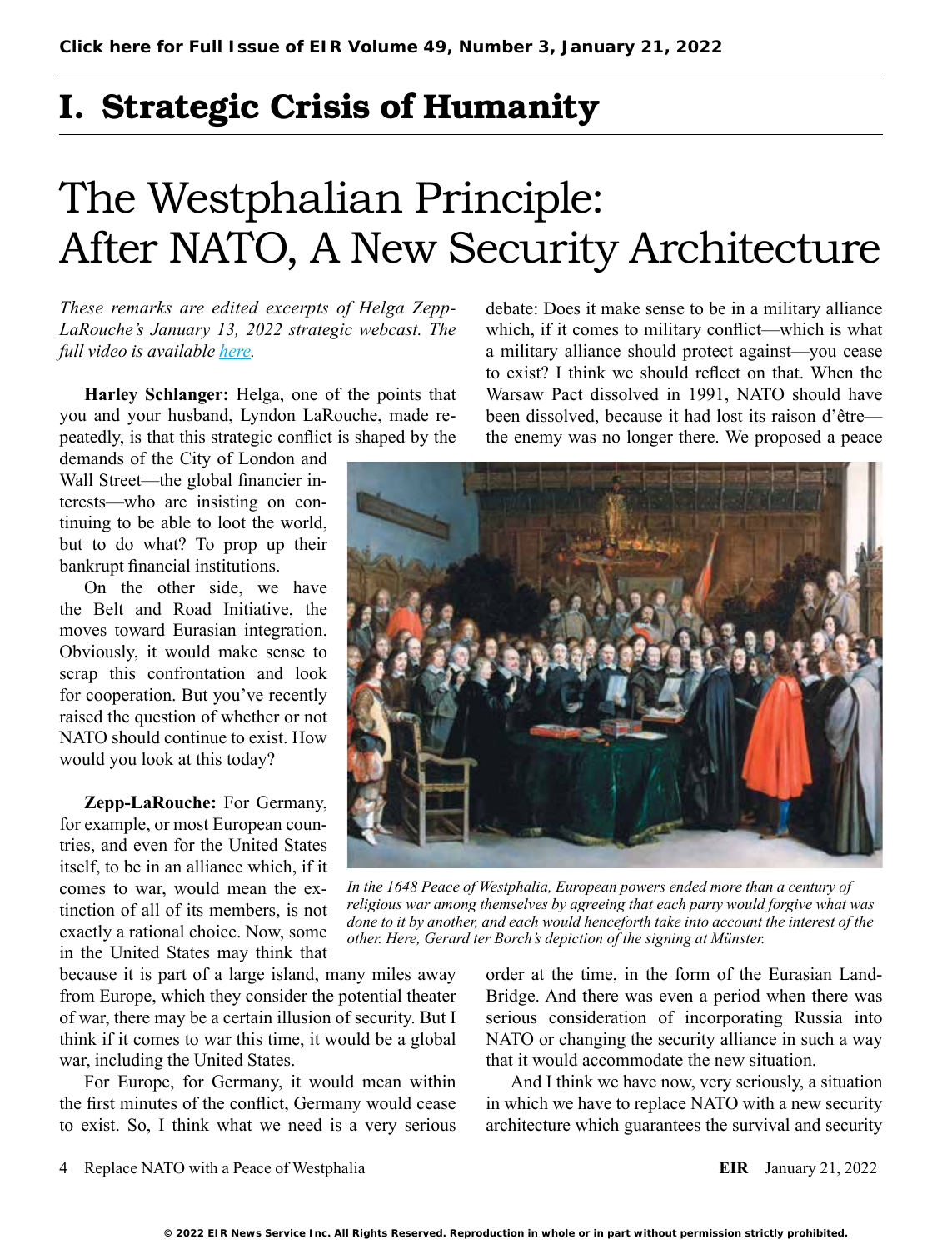interests of all. If you look in the history of such alliances or treaties, one can see very clearly, only when the security interests of all were taken into account, did it have a lasting impact on peace. When that was not the case, it led to war. The two most famous examples of this are the Peace of Westphalia, when, after 150 years of religious war in Europe, and more particularly the 1618-1648 period of the Thirty Years War, it was clear that no one would enjoy the victory, if the war were to continue. In some regions, one-third of everything was destroyed; in other areas, half of everything was destroyed: houses, villages, people.

## **Westphalia not Versailles**

In the four years of the negotiation for the Peace of

Westphalia, the previously warring parties eventually agreed on principles which would guarantee a durable peace. And the Peace of Westphalia is still a very important precedent for what we should be doing today. The principles were: that for the sake of peace, all sides have to forgive what was done by the other side; and for the sake of peace, each side has to take into account "the interest of the other."

And that is a very, very important principle, because you cannot have peace if you blatantly ignore the security interests of one or more of the relevant countries. When that was not considered, was, famously, the Versailles Treaty, where, contrary to the reality of what lead to World War I, Germany was proclaimed the only guilty party. Germany had to pay enormous war reparations which the Reichsbank accomplished only by massive money printing, which led to the hyperinflation. Then you had the Depression, and then, out of all of this, you had the Second World War, which was sort of the next chapter of the First World War. The utter failure of the Versailles Treaty is really what people should think about. Because you must take into account the interests, the conditions, in that case, of Germany, which led to the rise of the Nazis, led to the right-left street fighting, the total collapse,



U.S. Army/Thomas Mort *The world needs a security architecture that takes into account all nations, including Russia and China. Shown, an Abrams tank in Operation DEFENDER-Europe 20 in Poland, "in support of NATO and the U.S. National Defense Strategy."*

and naturally, the horrendous economic conditions.

So, what we need today, therefore, if we consider this, is a security architecture which does take into account the interest of everybody, and that emphatically includes Russia, it emphatically includes China. Therefore, I think that given the fact of this complex mess, which we have as a strategic situation, that you cannot simply take a partial problem, and solve it. That might work temporarily, but because we have a collapse of the neoliberal financial system, we have a hyperinflationary blowout going on right now, we are already seeing enormous disruptions because of the energy price, the food prices. We have famines, we are threatened with the danger of social chaos.

## **A Set of Solutions Among Nations**

So, we need a solution which really addresses all of these problems at the same time. And it just happens to be that was what was developed by my late husband Lyndon LaRouche is still the solution. We need a reform, a reorganization of the bankrupt financial system. We have to get rid of this massive speculation, which is all hot air. Just because billionaires have become billionaires, that doesn't mean the real economy is not collapsing. Many people are becoming poorer and poorer, and billions of people are starving. We need to change that. We need to have a global Glass-Steagall system, to go back to Hamiltonian national banking, and then initiate a new credit system in the form of a New Bretton Woods set of agreements.

Now that only can be agreed upon at the top level of nations, of maybe the G20 group of nations. Maybe that's the appropriate body to call, on an emergency basis, for such a reorganization. Then, we need economic cooperation among nations. The obvious framework for this would be for Europe and the United States to cooperate with the Belt and Road Initiative in the development of Latin America, of those parts of Asia and Europe which are not yet developed; and a reconstruction of the U.S. economy which is very urgent—the U.S. is in a terrible